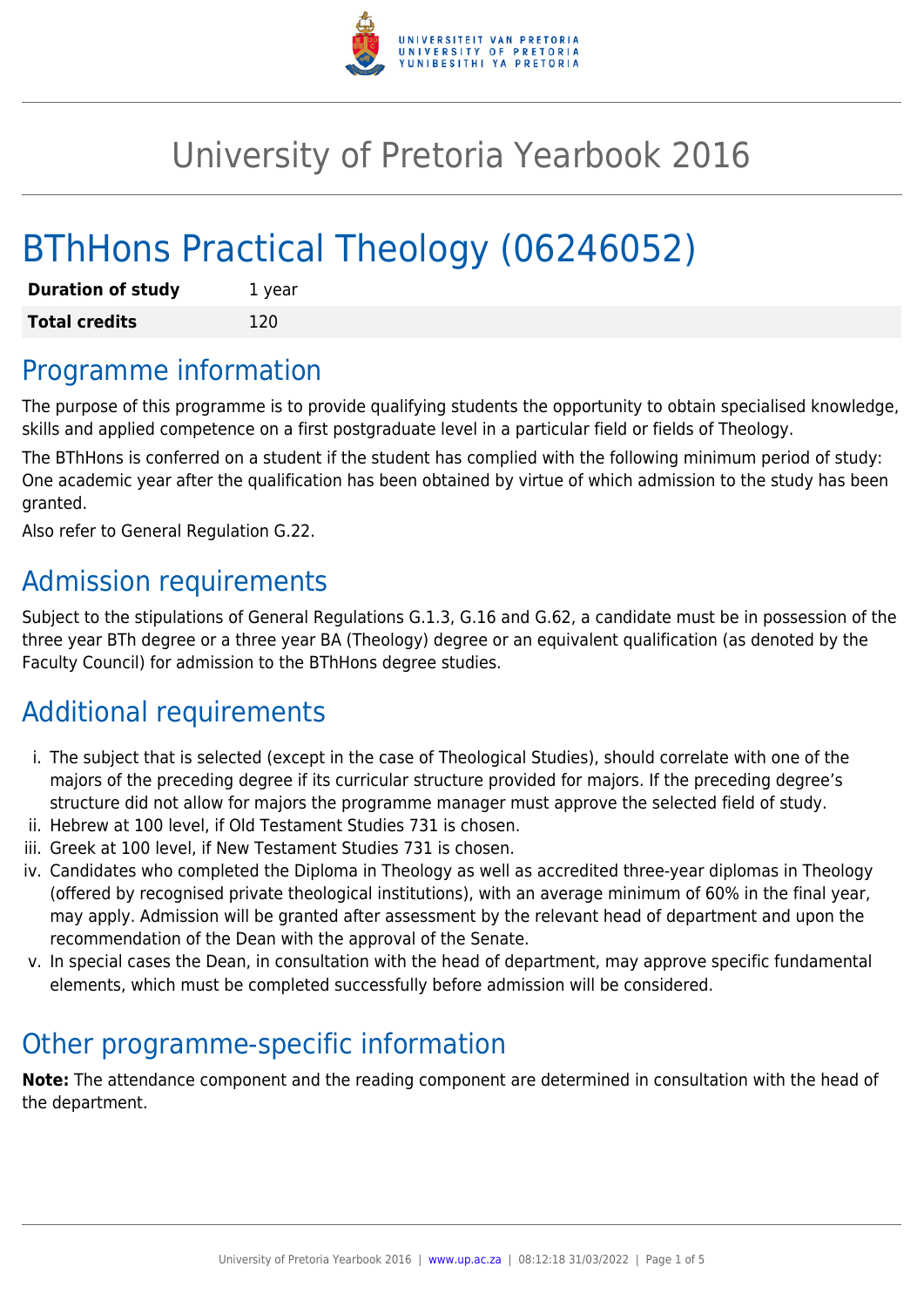

# Examinations and pass requirements

#### **Examination regulations applicable to honours degrees in the faculty**

A student may not sit for an examination for the honours degree more than twice in the same module, subject to exceptions approved by the Dean, on the recommendation of the head of department. A percentage mark is given provided that the passmark is at least 50% and at least 75% as a pass with distinction.

# Research information

#### **Article for publication**

Unless Senate, on the recommendation of the supervisor, decides otherwise, a student, before or on submission of a dissertation, must submit at least one draft article for publication in a recognized academic journal and in the case of a thesis, must submit proof of submission of an article issued by an accredited journal, to the Head: Student Administration.

The draft or submitted article, as the case may be, should be based on the research that the student has conducted for the dissertation/thesis and be approved by the supervisor if the supervisor is not a co-author. The supervisor shall be responsible for ensuring that the paper is taken through all the processes of revision and resubmission, as may be necessary. Conferment of the degree may be made subject to compliance with the stipulations of this regulation.

## Pass with distinction

The degree is conferred with distinction on a student who obtains a weighted average (GPA) of 75% in all the prescribed modules, provided not one of the modules had been failed previously and that the programme was completed within the minimum prescribed period.

# General information

#### **Registration for postgraduate programmes**

#### **1. Concurrent registration for a second postgraduate programme**

No student is allowed to register for more than one postgraduate programme concurrently, except where the student's academic record warrants it and with the Dean's approval. Continuation of study for the second postgraduate programme will be subject to favourable progress reported by the heads of department in the Faculty of Theology. However, no student will be allowed to participate in examinations for a second postgraduate programme in another faculty during the examinations of the Faculty of Theology.

#### **2. Renewal of registration**

Students of the University are registered for one year of study. After an academic year has expired, students wishing to continue their studies at the University must renew their registration and pay such fees for renewal of registration as prescribed.

No interruption may occur in a postgraduate student's registration for a postgraduate study programme. Should a student interrupt his/her studies, such a student will upon re-registration be liable for the full fees applicable to the degree programme.

If a student interrupts registration for the postgraduate programme and it is not renewed within four years of the first registration, the credits obtained will no longer be valid. The student should repeat the modules already passed.

A student for an honours degree must complete his or her studies within two years. Under special circumstances,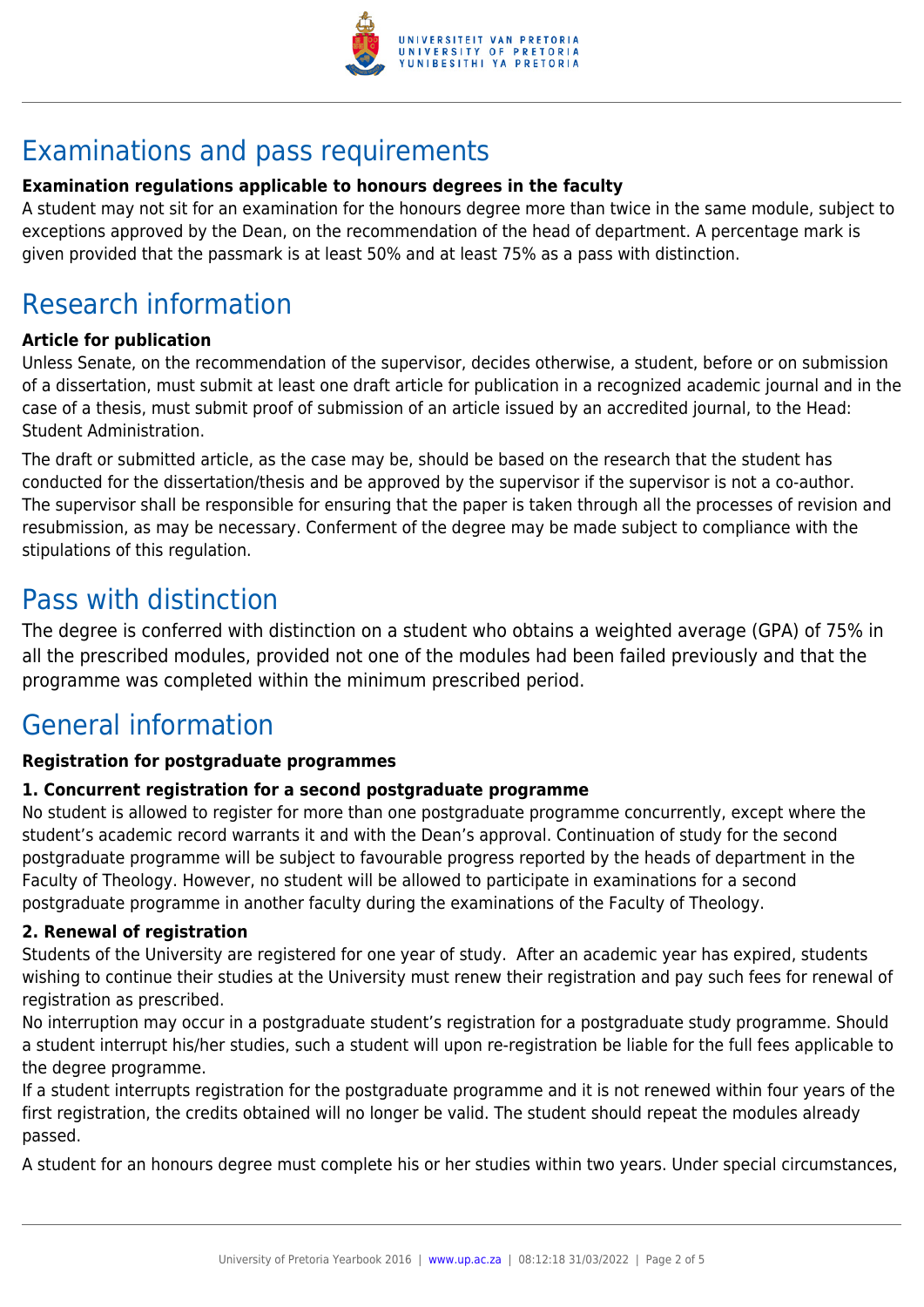

the Dean, on the recommendation of the head of department, may give approval for a limited fixed extension of this period.

A master's degree is conferred on a student only if at least one year has expired after obtaining the qualifications required for master's study.

A doctorate is conferred on a student only if at least 12 months since registration for the doctorate at this University have expired. Subject to other faculty regulations, a student for a doctorate must complete his or her studies within three years after first registering for the degree. Under special circumstances, the Dean, on the recommendation of the head of department, may give approval for a limited fixed extension of this period.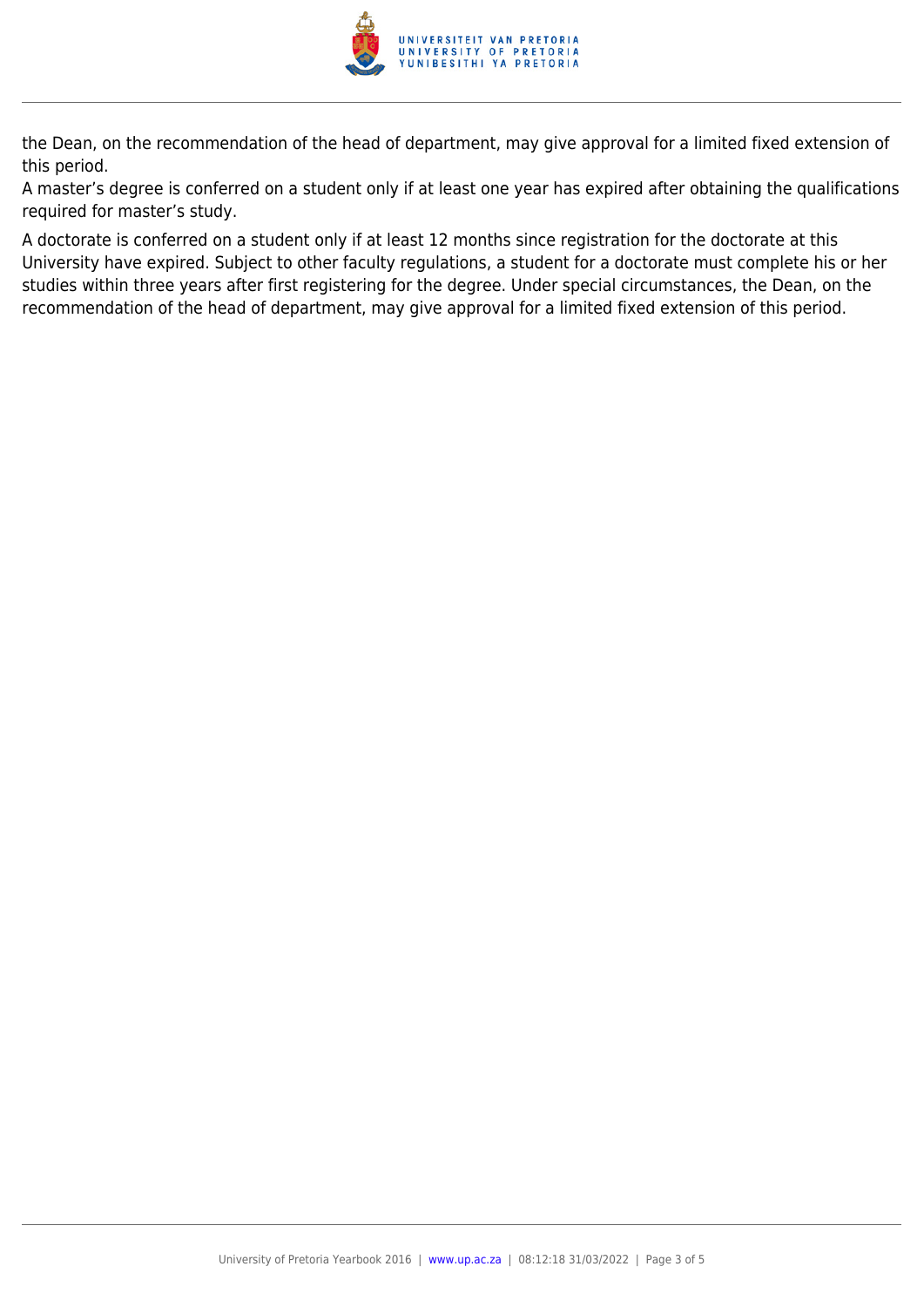

## Curriculum: Final year

**Minimum credits: 120**

#### **Core modules**

#### **Research report: Practical theology 710 (PRT 710)**

| <b>Module credits</b>         | 30.00                     |
|-------------------------------|---------------------------|
| <b>Prerequisites</b>          | No prerequisites.         |
| <b>Contact time</b>           | 1 lecture per week        |
| <b>Language of tuition</b>    | Double Medium             |
| <b>Academic organisation</b>  | <b>Practical Theology</b> |
| <b>Period of presentation</b> | Year                      |
| <b>Module content</b>         |                           |

Research module. Fundamental component: orientation, research methodology. Essay.

#### **Practical theology 720 (PRT 720)**

| <b>Module credits</b>         | 30.00                     |
|-------------------------------|---------------------------|
| <b>Prerequisites</b>          | No prerequisites.         |
| <b>Contact time</b>           | 1 lecture per week        |
| <b>Language of tuition</b>    | Double Medium             |
| <b>Academic organisation</b>  | <b>Practical Theology</b> |
| <b>Period of presentation</b> | Year                      |
| <b>Module content</b>         |                           |

Core module. Practical Theology – its history and current development.

#### **Practical theology 730 (PRT 730)**

| <b>Module credits</b>         | 30.00              |
|-------------------------------|--------------------|
| <b>Prerequisites</b>          | No prerequisites.  |
| <b>Contact time</b>           | 1 lecture per week |
| <b>Language of tuition</b>    | Double Medium      |
| <b>Academic organisation</b>  | Practical Theology |
| <b>Period of presentation</b> | Year               |
|                               |                    |

#### **Module content**

Core module. The different components of Practical Theology – an overview.

#### **Practical theology 740 (PRT 740)**

- **Module credits** 30.00
-